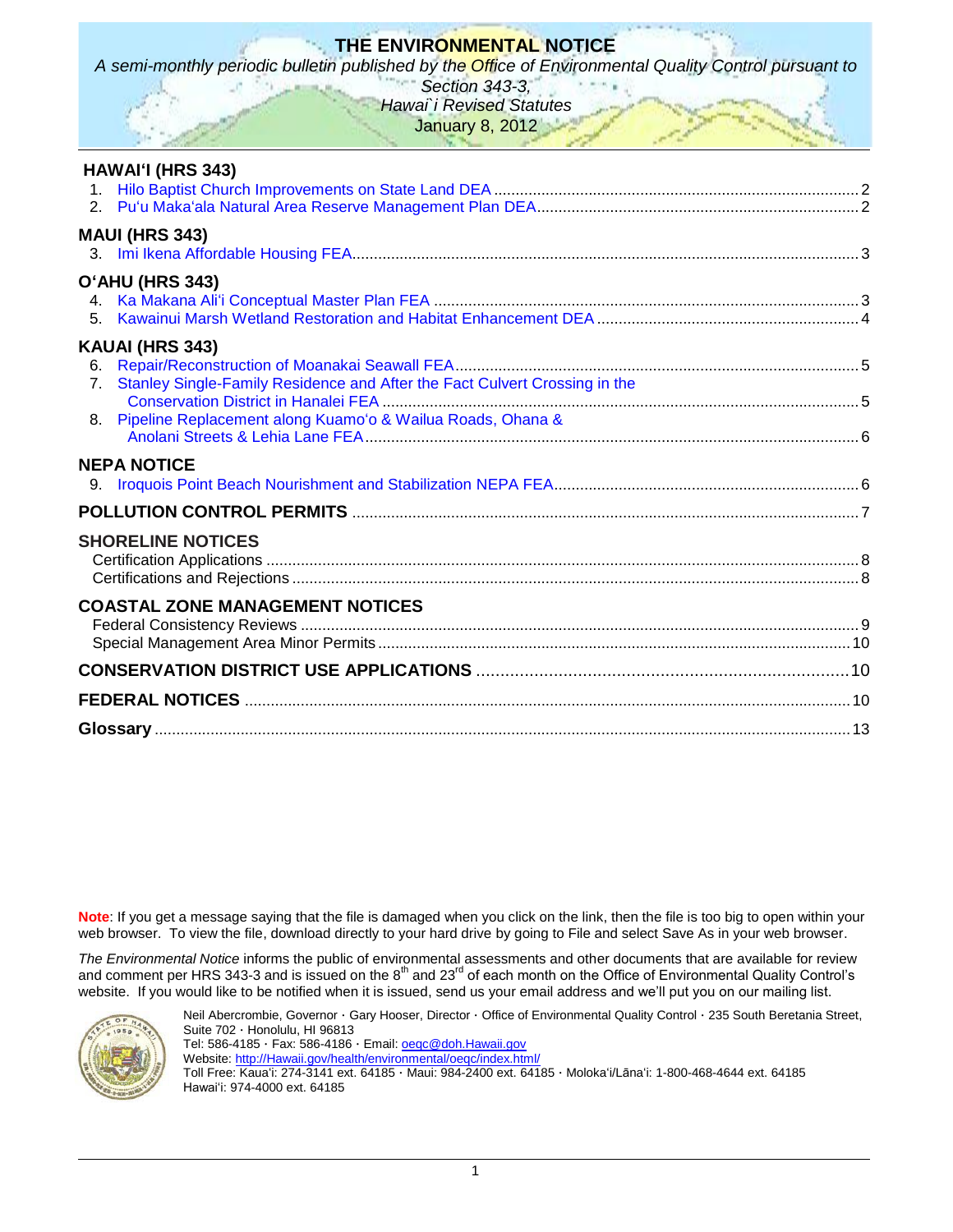### **HAWAIʻI (HRS 343)**

### **1. [Hilo Baptist Church Improvements on State Land](http://oeqc.doh.hawaii.gov/Shared%20Documents/EA_and_EIS_Online_Library/Hawaii/2010s/2012-01-08-DEA-Hilo-Baptist-Church.pdf) Draft EA**

| Island:            | Hawaiʻi                                                                                                                                                                 |                                             |
|--------------------|-------------------------------------------------------------------------------------------------------------------------------------------------------------------------|---------------------------------------------|
| <b>District:</b>   | South Hilo                                                                                                                                                              |                                             |
| TMK:               | (3rd) 2-4-056:027                                                                                                                                                       | Waikolo                                     |
| Permits:           | Approval of Plans by BLNR                                                                                                                                               |                                             |
| <b>Applicant:</b>  | Hilo Baptist Church, 600 West Lanikaula Street, Hilo,                                                                                                                   | Kailua Kona O o Holuaic<br>Kahaluu-Keauhous |
|                    | Hawai'i 96720. Contact: Ron Terry, (808) 969-7090                                                                                                                       | Captain<br>/olcano                          |
| <b>Approving</b>   |                                                                                                                                                                         |                                             |
| Agency:            | Hawai'i State Department of Land and Natural Resources,                                                                                                                 |                                             |
|                    | Land Division, 75 Aupuni Street, Room 204, Hilo, Hawai'i                                                                                                                |                                             |
|                    | 96720. Contact: Kevin Moore, (808) 974-6203                                                                                                                             |                                             |
| <b>Consultant:</b> | Geometrician Associates, PO Box 396, Hilo, Hawai'i 96721.                                                                                                               |                                             |
|                    | Contact: Ron Terry, (808) 969-7090                                                                                                                                      |                                             |
| <b>Status:</b>     | Anticipated Finding of No Significant Impact. 30-day comment period begins; comments<br>are due on February 7, 2012. Send comments to the Applicant and the Consultant. |                                             |

Hilo Baptist Church leases a 2.916-acre State of Hawaiʻi property in Hilo on Lanikaula Street, across from the University of Hawaiʻi at Hilo. Structures currently consist of an approximately 2,535-square foot (sf) church building that was built in 1988, as well as 30 parking stalls. The church requires additional space in order to better meet the needs of its growing congregation and community mission. The church plans to build new structures totaling 2,350 sf of additional enclosed space for classrooms, storage, restrooms and a kitchen for church use only, as well as a 1,680-sf covered lanai. In addition, 60 new standard parking stalls, two new van-accessible ADA stalls, and two standard ADA stalls would be constructed. No impacts to any natural or cultural resources would occur, as the area has been completely graded for church uses and no sensitive resources are on or near the site. Traffic impacts during construction can be avoided by scheduling, and permanent traffic impacts are unlikely because peak use is on Sunday, when adjacent street traffic is minimal. Mitigation would include best management practices during construction to avoid erosion and sedimentation and precautionary conditions related to inadvertent finds of cultural materials.

### **2. [Puʻu Makaʻala Natural Area Reserve Management Plan](http://oeqc.doh.hawaii.gov/Shared%20Documents/EA_and_EIS_Online_Library/Hawaii/2010s/2012-01-08-DEA-Puu-Makaala-Reserve.pdf) Draft EA**

| Island:            | Hawaiʻi                                                                                                                                                            | Enlarged |
|--------------------|--------------------------------------------------------------------------------------------------------------------------------------------------------------------|----------|
| District:          | Puna and South Hilo                                                                                                                                                |          |
| TMK:               | 1-8-12:03, 1-9-01:1, 2-4-8:19, 2-4-8:21, 2-4-8:25 (portion),<br>and 2-4-008:09 (portion)                                                                           | Area     |
| <b>Permits:</b>    | <b>None</b>                                                                                                                                                        |          |
|                    | <b>Proposing/Determination</b>                                                                                                                                     |          |
| Agency:            | Department of Land and Natural Resources, Division of<br>Forestry and Wildlife, 1151 Punchbowl Street, Room 325,                                                   |          |
|                    | Honolulu, Hawai'i 96813. Contact: Tanya Rubenstein, (808) 587-0027                                                                                                 |          |
| <b>Consultant:</b> |                                                                                                                                                                    |          |
| Status:            | Anticipated Finding of No Significant Impact. 30-day comment period begins; comments<br>are due on Eebruary 7, 2012. Send comments to the Preparing Agency and the |          |

are due on February 7, 2012. Send comments to the Proposing Agency and the Consultant.

The Division of Forestry and Wildlife has prepared a management plan for Puʻu Makaʻala Natural Area Reserve with actions proposed to protect and manage one of the best remaining forest ecosystems in Hawaiʻi, as well as the rare and endangered plants and animals it supports.

This 18,706 acres (7,570 ha) Reserve was established to protect native wet forest. The overall management goal is to protect, maintain, and enhance Puʻu Makaʻala's unique natural, cultural, and geological resources. Proposed actions to achieve include fencing, feral ungulate removal, weed control,



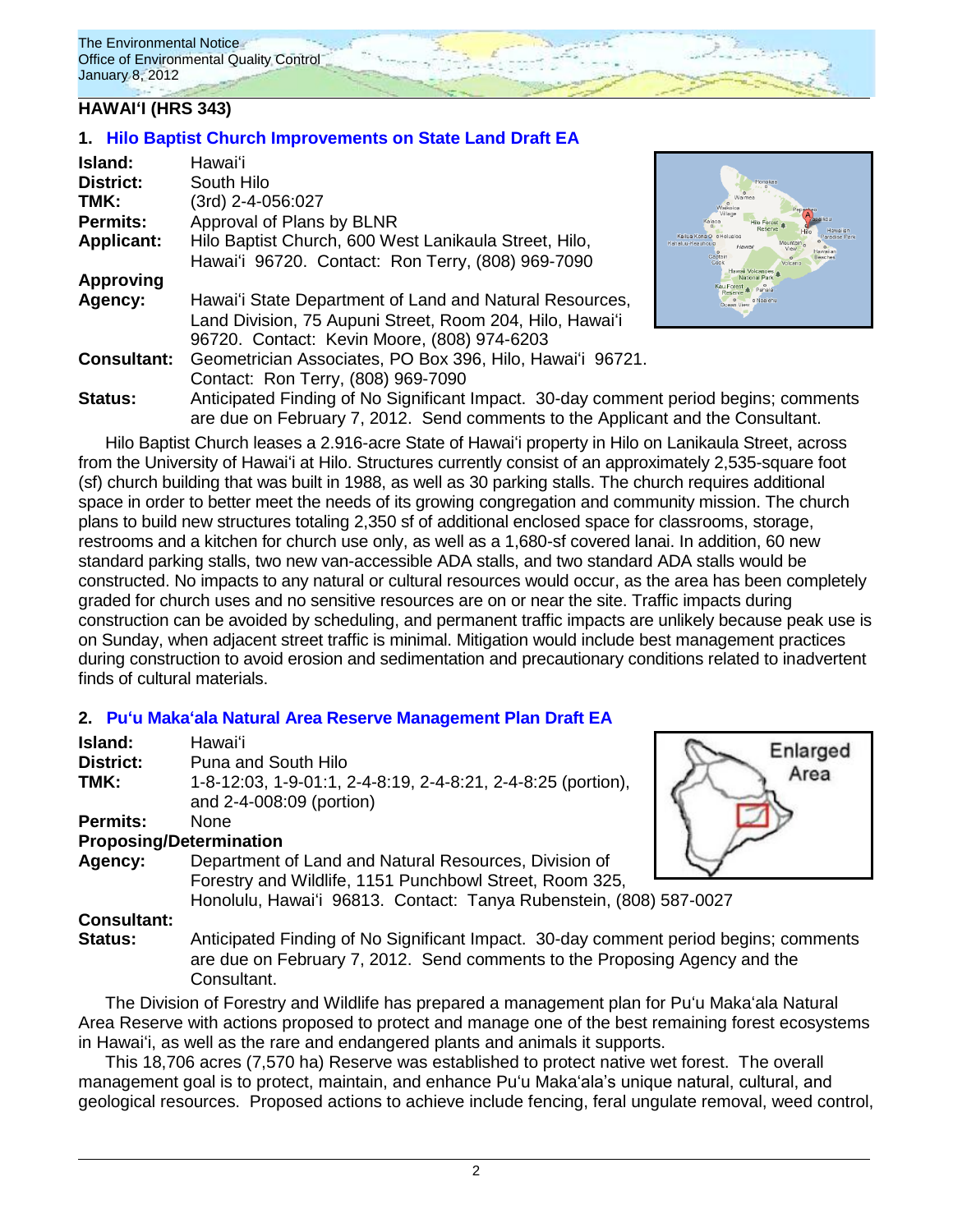

habitat restoration, outplanting rare plants, monitoring, public access, outreach and education, fire management, enhanced enforcement and continued collaboration with partners.

The purpose of the actions proposed is to manage threats to the integrity, diversity and functioning of the Reserve's forests so that the unique natural and cultural resources and watershed are protected, maintained, and enhanced. Proposed management actions are needed to effectively reduce major threats as well as ensure the long-term protection of this important native forest ecosystem.

Proposed actions are expected to have primarily positive effects on the resources in the NAR. No significant adverse effects to the environment, archeological features, or public access or use of this area are anticipated.

#### **MAUI (HRS 343)**

# **3. [Imi Ikena Affordable Housing Final EA](http://oeqc.doh.hawaii.gov/Shared%20Documents/EA_and_EIS_Online_Library/Maui/2010s/2012-01-08-FEA-Imi-Ikena-Affordable-Housing.pdf) (FONSI) Island:** Maui



| 13141 IU.          | 191711                                                                                    |  |  |
|--------------------|-------------------------------------------------------------------------------------------|--|--|
| District:          | Wailuku                                                                                   |  |  |
| TMK:               | $(2)$ 3-8-037:028                                                                         |  |  |
| <b>Permits:</b>    | Building, Grading, Electrical, Plumbing, NPDES, Noise Permit                              |  |  |
| <b>Applicant:</b>  | Imi Ikena Housing Partners, LLC, 990 Highland Drive, Suite 110J, Solana Beach, California |  |  |
|                    | 92075. Contact: David Billings, (760) 579-3191                                            |  |  |
| <b>Approving</b>   |                                                                                           |  |  |
| <b>Agency:</b>     | Department of Housing & Human Concerns, County of Maui, 2200 Main Street, One Main        |  |  |
|                    | Plaza Building, Suite 546, Wailuku, Hawai'i 96793.                                        |  |  |
|                    | Contact: Jo-Ann T. Ridao, (808) 270-7805                                                  |  |  |
| <b>Consultant:</b> | Chris Hart & Partners, Inc., 115 North Market Street, Wailuku, Hawai'i 96793. Contact:    |  |  |
|                    | Chris Hart, (808) 270-1955                                                                |  |  |
| <b>Status:</b>     | Finding of No Significant Impact (FONSI) determination                                    |  |  |
|                    |                                                                                           |  |  |

The applicant proposes to develop a 28-unit, four-story affordable apartment complex on a vacant urban lot within Wailuku. All units will be targeted at households earning thirty (30) to sixty (60) percent of the area median income as established by HUD with rents restricted in perpetuity. The Imi Ikena Affordable Housing Project is intended to provide workforce housing in character with the existing urban development in the Sand Hills area. The apartment complex will be accessed by three driveways, two off of Pio Place and one off of Imi Place. Apartment units will range from two to three bedrooms and will range in size from 981 square feet to 1,133 square feet.

There are no long-term impacts associated with the proposed project. Short-term impacts are associated with construction related activities, and include noise and air impacts from construction vehicles.

### **OʻAHU (HRS 343)**

### **4. [Ka Makana Aliʻi Conceptual Master Plan](http://oeqc.doh.hawaii.gov/Shared%20Documents/EA_and_EIS_Online_Library/Oahu/2010s/2012-01-08-FEA-Ka-Makana-Alii.pdf) Final EA (FONSI)**

| Island:                        | Oʻahu                                                                                                                     |  |
|--------------------------------|---------------------------------------------------------------------------------------------------------------------------|--|
| <b>District:</b>               | 'Ewa                                                                                                                      |  |
| TMK:                           | 9-1-016:142                                                                                                               |  |
| <b>Permits:</b>                | State Land Use Commission approval, building permits,<br>grading permits, NPDES permit, and construction noise<br>permits |  |
| <b>Proposing/Determination</b> |                                                                                                                           |  |
| Agency:                        | Department of Hawaiian Home Lands, 91-5420 Kapolei                                                                        |  |
|                                | Parkway, P.O. Box 1879, Honolulu, Hawai'i 96805.                                                                          |  |
|                                | Contact: Linda Chinn, (808) 620-9451                                                                                      |  |
| <b>Consultant:</b>             | Lee Sichter LLC, 45024 Malulani Street #1, Kane'ohe, Hawai'i 96744.                                                       |  |

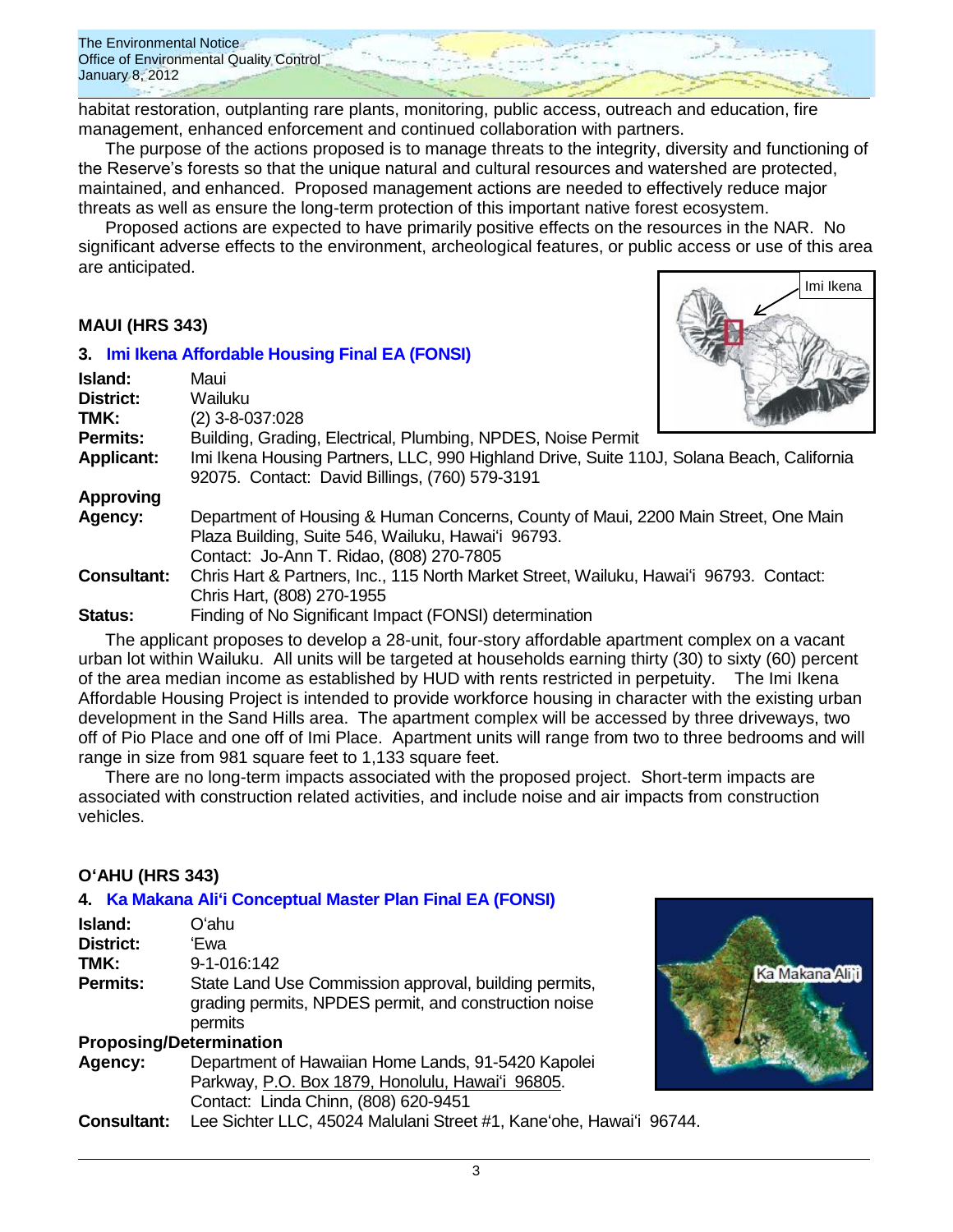Contact: Lee Sichter, (808) 382-3836

**Status:** Anticipated Finding of No Significant Impact. 30-day comment period begins; comments are due on February 7, 2012. Send comments to the Proposing Agency P.O. Box and the Consultant.

The Ka Makana Aliʻi project is a regional mixed use center proposed to be developed by Hawaiʻi DeBartolo LLC on a 67-acre property in East Kapolei, in the district of ʻEwa within the City and County of Honolulu. The subject property is owned by the Department of Hawaiian Home Lands and is in the process of being leased to Hawaii DeBartolo LLC.

The proposed development will total approximately 1,400,000 square feet of leasable area including a variety of uses such as commercial office space (approximately 217,000 square feet), two or more large retail anchors as well as smaller, boutique stores, a cinema, a gym, two hotels (250 rooms each), numerous restaurants and other eating establishments, and entertainment facilities. These uses are centered on a large urban court/promenade that ties the project together. Pedestrian paths link the uses and provide connectivity to and from the hotel and office space. In addition to the approximately 2,671 parking spaces to be provided at grade, Ka Makana Aliʻi will offer approximately 1,826 parking spaces in an underground lot.

The Ka Makana Aliʻi project will be constructed in two phases, with the first opening in 2013 and the second phase opening two years later.

# **5. [Kawainui Marsh Wetland Restoration and Habitat Enhancement](http://oeqc.doh.hawaii.gov/Shared%20Documents/EA_and_EIS_Online_Library/Oahu/2010s/2012-01-08-DEA-Kawainui-Marsh-Restoration.pdf) Draft EA**

| Island:                        | Oʻahu                                                     |
|--------------------------------|-----------------------------------------------------------|
| <b>District:</b>               | Kailua                                                    |
| TMK:                           | (1) 4-02-013: portions of 005 and 022                     |
| <b>Permits:</b>                | Special Management Area Use Permit; NPDES Permit          |
|                                | (Construction Activities), Construction Noise Permit      |
| <b>Proposing/Determination</b> |                                                           |
| Agency:                        | Division of Forestry and Wildlife, Department of Land and |
|                                | Natural Resources, State of Hawai'i, 2135 Makiki Heights  |
|                                | Drive, Honolulu, Hawai'i 96822. Contact: David Smith,     |
|                                | (808) 973-9787                                            |
|                                | $\blacksquare$                                            |



**Consultant:** Helber Hastert & Fee, Planners, Inc., 733 Bishop Street, Suite 2590, Honolulu, Hawaiʻi 96813. Contact: Ronald A. Sato, (808) 545-2055

**Status:** Statutory 30-day comment period begins; comments are due on January 21, 2011. Send comments to the Applicant and the Consultant

The State of Hawaiʻi, Department of Land and Natural Resources, Division of Forestry and Wildlife is proposing to implement wetland restoration and habitat enhancement improvements to about 80 acres of Kawainui Marsh. Improvements include: 1) wetland restoration and erosion control; 2) habitat restoration for native Hawaiian waterbirds, migratory shorebirds and waterfowl; 3) improvements to support DOFAW's maintenance operations; and 4) some public access and passive outdoor recreational amenities.

The project area consists of about 60 acres of wetland with Kahana Iki Stream extending through the site. Most of the wetland is overgrown with invasive vegetation. The 20-acre upland area consists of riparian and forest area much of which is overgrown with invasive trees and other non-native vegetation. DOFAW's management objectives for the area include: 1) control invasive vegetation; 2) control water flow into the marsh; and 3) manage public access. Objectives also involve gathering support from local organizations, businesses, schools and government agencies to integrate the wildlife sanctuary into the community and encourage further habitat restoration at this internationally recognized marsh.

The project is not expected to have significant direct, indirect, secondary or cumulative impacts on the environment. Improvements would restore the wetland and its function as waterbird habitat. Best management practices and other measures would be implemented to mitigate effects.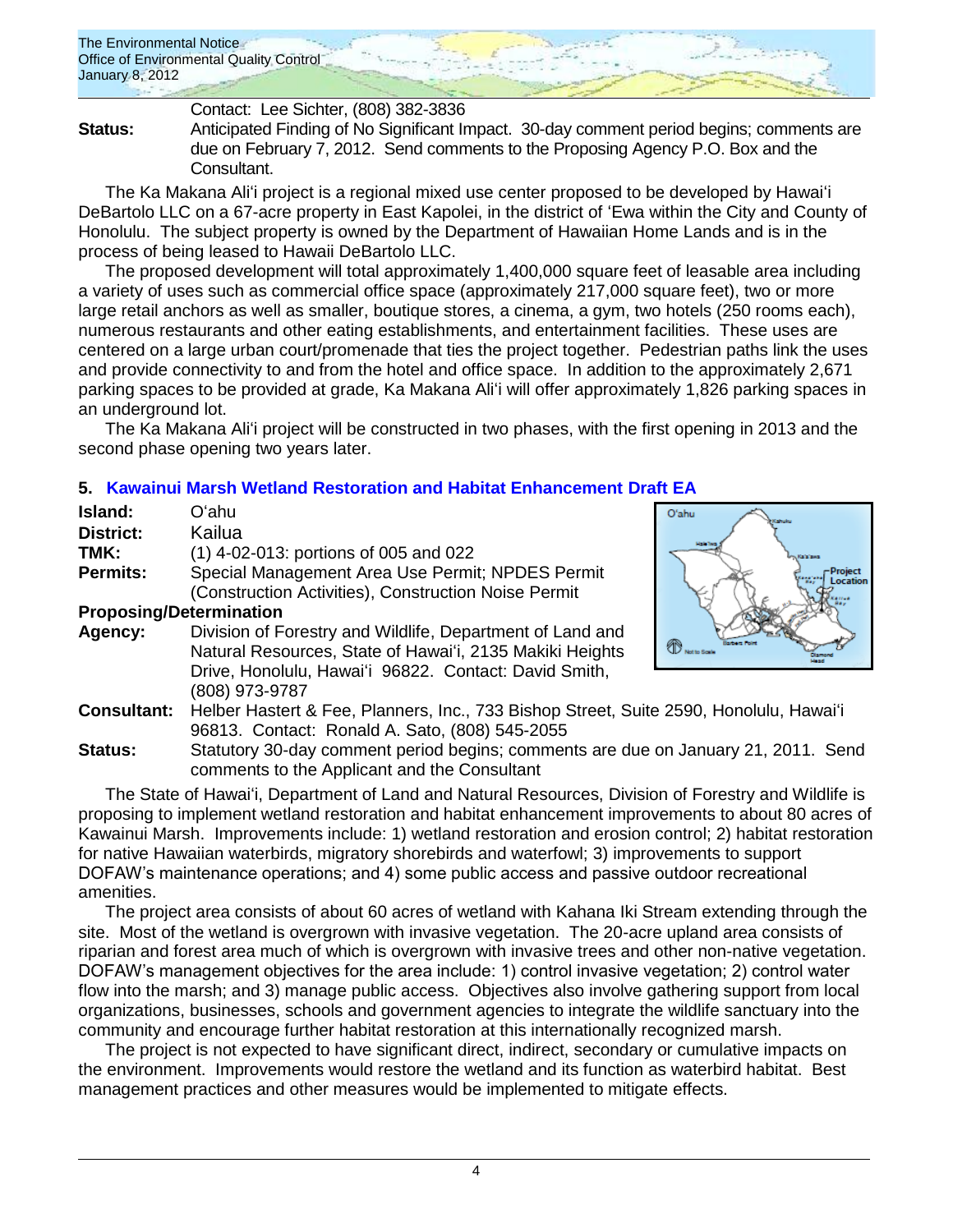# **KAUAʻI**

### **6. [Repair/Reconstruction of Moanakai Seawall](http://oeqc.doh.hawaii.gov/Shared%20Documents/EA_and_EIS_Online_Library/Kauai/2010s/2012-01-08-FEA-Moanakai-Seawall.pdf) Final EA (FONSI)**

| Island:         | Kauaʻi                                                                                                                                                                                                                                                                                                                                                                                               | Kaua <sup>1</sup> |
|-----------------|------------------------------------------------------------------------------------------------------------------------------------------------------------------------------------------------------------------------------------------------------------------------------------------------------------------------------------------------------------------------------------------------------|-------------------|
| District:       | Kapa'a                                                                                                                                                                                                                                                                                                                                                                                               |                   |
| TMK:            | $(4)$ 4-5-002: 023                                                                                                                                                                                                                                                                                                                                                                                   |                   |
| <b>Permits:</b> | <b>Conservation District Use Permit, Special Management</b><br>Area Permit, Shoreline Setback Variance, Department of<br>the Army Permit, Section 401 Water Quality Certification<br>Permit, Coastal Zone Management Federal Consistency<br>Determination Permit, NPDES Permit for Discharges Associated with Construction<br>Stormwater, NPDES Permit for Construction Activity Dewatering Effluent | Project Location  |
|                 |                                                                                                                                                                                                                                                                                                                                                                                                      |                   |
|                 | <b>Proposing/Determination</b>                                                                                                                                                                                                                                                                                                                                                                       |                   |
| Agency:         | County of Kaua'i, Department of Public Works, 4444 Rice Street, Suite 275, Līhu'e,                                                                                                                                                                                                                                                                                                                   |                   |

- Hawaiʻi 96766. Contact: Larry Dill, (808) 241-4996
- **Consultant:** R. M. Towill Corporation, 2024 North King Street, Suite 200, Honolulu, Hawaiʻi 96819- 3494. Contact: Brian Takeda, (808) 842-1133
- **Status:** Finding of No Significant Impact (FONSI) determination

The proposed project involves the repair and reconstruction of the Moanakai Seawall to maintain the protection of the shoreline from further wave and stormwater related erosion. An Erosion Control Plan (ECP) will provide measures to control storm-water runoff from the project site. An NPDES permit for the discharge of construction related stormwater will be filed. A Best Management Practices (BMPs) Plan will be submitted to control and treat the discharge of pollutants into receiving waters. The direct impacts related to construction activities will be contained within the property and should not create any indirect, secondary or cumulative impacts within the property or to adjacent properties.

The proposed repair and reconstruction is not expected to result in significant adverse impacts to geology, soils, hydrology, stream flow, biological resources, air quality, natural hazards, cultural resources, socio-economics, or land uses. Minimal impacts may consist of minor traffic, noise and air quality disturbances to residents in the surrounding area of the site, however impacts will be temporary, and conditions will return to their previous state once construction is complete.

### **7. [Stanley Single-Family Residence and After the Fact Culvert Crossing in the Conservation](http://oeqc.doh.hawaii.gov/Shared%20Documents/EA_and_EIS_Online_Library/Kauai/2010s/2012-01-08-FEA-Hanalei-Stanley-Residence.pdf)  [District in Hanalei Final EA \(FONSI\)](http://oeqc.doh.hawaii.gov/Shared%20Documents/EA_and_EIS_Online_Library/Kauai/2010s/2012-01-08-FEA-Hanalei-Stanley-Residence.pdf)**

| Island:            | Kauaʻi                                                                                              |                |
|--------------------|-----------------------------------------------------------------------------------------------------|----------------|
| <b>District:</b>   | Hanalei                                                                                             |                |
| TMK:               | (4th): 5-5-008:001 and 002                                                                          | N              |
| Permits:           | <b>Conservation District Use Permit: Stream Channel</b><br><b>Alteration Permit</b>                 | $\frac{1}{16}$ |
| <b>Applicant:</b>  | Jason Stanley, 909 Chateau Court, Colleyville, Texas<br>76034. Contact: Greg Mooers, (808) 880-1455 | ke             |
| <b>Approving</b>   |                                                                                                     |                |
| Agency:            | Office of Coastal and Conservation Lands, Hawai'i State                                             |                |
|                    | DLNR, P.O. Box 621, Honolulu Hawai'i 96809. Contact:<br>Sam Lemmo, (808) 587-0377                   |                |
| <b>Consultant:</b> | Geometrician Associates, P.O. Box 396, Hilo, Hawai'i 96721. Co<br>969-7090                          |                |



ontact: Ron Terry, (808)

**Status:** Finding of No Significant Impact (FONSI) determination

Jason Stanley proposes to build a single-family residence and related improvements on a 1.21-acre kuleana property in the State Land Use Conservation District in Hanalei Valley. The proposed residence is a simple rectangular pole house design totaling 2,544 square feet with a rooftop elevation of less than 24 feet above finished grade. Associated improvements include a cement track driveway, an Individual Wastewater System, a water tank for water supply, and landscaping consisting primarily of removal of

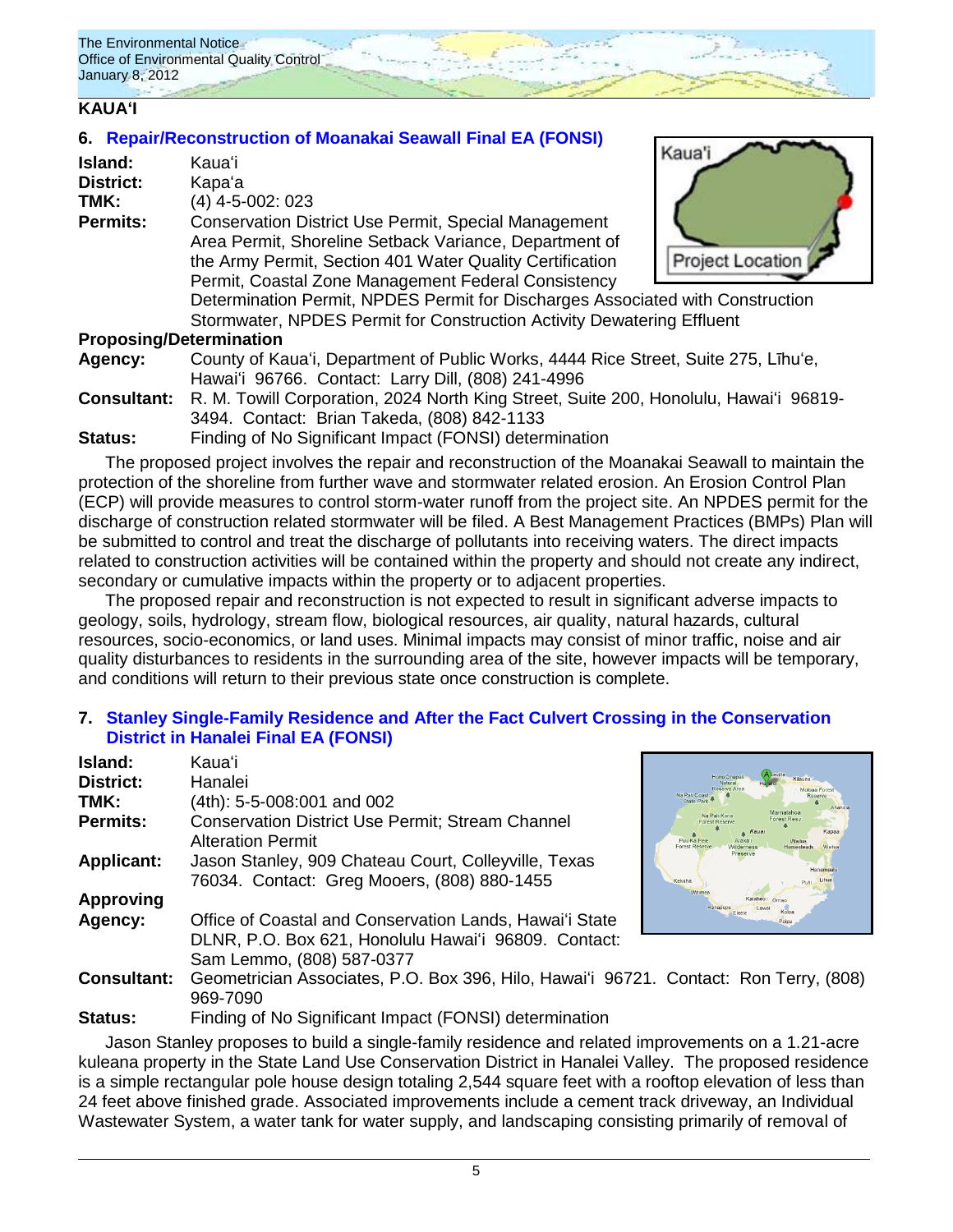non-native species and planting of native and Polynesian species. Access would be via a set of easements over various State and private properties from Kumu Road. A culverted crossing built about 20 years ago by a different party on adjacent State land requires a Conservation District Use Permit and an after the fact Stream Channel Alteration Permit to remain. Landscaping will consist primarily of native or Polynesian species of plants already found in the area.

This property does not contain any sensitive biological resources such as rare, threatened or endangered flora and fauna or native vegetation. The remnants of three archaeological sites would be protected by the landowner through a preservation plan. Impacts to stream resources can be avoided by best management practices that are proposed as conditions of the permit and which will be employed during construction.

### **8. [Pipeline Replacement Along Kuamoʻo & Wailua Roads, Ohana & Anolani Streets & Lehia Lane](http://oeqc.doh.hawaii.gov/Shared%20Documents/EA_and_EIS_Online_Library/Kauai/2010s/2012-01-08-FEA-Pipeline-Replacement-Along-Kuamoo-and%20Wailua-Roads.pdf) [Final EA \(FONSI\)](http://oeqc.doh.hawaii.gov/Shared%20Documents/EA_and_EIS_Online_Library/Kauai/2010s/2012-01-08-FEA-Pipeline-Replacement-Along-Kuamoo-and%20Wailua-Roads.pdf)**

| Island:                        | Kauaʻi                                                                                                                 |  |  |
|--------------------------------|------------------------------------------------------------------------------------------------------------------------|--|--|
| <b>District:</b>               | Lihue                                                                                                                  |  |  |
| TMK:                           | $(4)$ 3-9-06:25, 4-1-02, 4-1-03, 4-1-04                                                                                |  |  |
| <b>Permits:</b>                | <b>Environmental Assessment</b>                                                                                        |  |  |
| <b>Proposing/Determination</b> |                                                                                                                        |  |  |
| Agency:                        | Department of Water, County of Kaua'i, 4398 Pua Loke Street, Līhu'e,<br>HI 96766. Contact: Dustin Moises, 808-245-5459 |  |  |
|                                | <b>Consultant:</b> Esaki Surveying and Mapping, Inc., 1610 Haleukana Street,<br>Lihu'e, HI 96766. 808-246-0625         |  |  |
| <b>Status:</b>                 | Finding of No Significant Impact (FONSI) determination                                                                 |  |  |



The County of Kauaʻi, Department of Water proposes to replace waterlines along Kuamoʻo and Wailua Roads, Ohana and Anolani Streets and Lehia Lane. The immediate impact is temporary traffic inconvenience and interruption in service during the transfer as well as equipment noise, emissions and fugitive dust from construction. Mufflers, water sprinkling and restricted time of work will be implemented. The direct impact will be reliable water service to the homes; indirect input is better fire protection for the surrounding homes and resort. Long term effect is improvement quality of life. Additionally the existing Lehia Lane asbestos concrete waterline is to be replaced with PVC pipes, eliminating the potential health hazard.

### **NEPA NOTICE**

### **9. [Iroquois Point Beach Nourishment and Stabilization NEPA](http://oeqc.doh.hawaii.gov/Shared%20Documents/EA_and_EIS_Online_Library/NEPA%20and%20Other%20Documents/2012-01-08-NEPA-FEA-Iroquois-Point-Beach.pdf) Final EA**

| Island:            | Oʻahu                                                                      |                                |
|--------------------|----------------------------------------------------------------------------|--------------------------------|
| <b>District:</b>   | 'Ewa                                                                       |                                |
| TMK:               | 91001001                                                                   | O'ahu Island                   |
| <b>Permits:</b>    | Department of the Army, Section 10 and Section 404,                        | Ewa District                   |
|                    | Clean Water Ace Section 401, Water Quality Certification                   |                                |
| <b>Proposing</b>   |                                                                            | <b>Honouliuli</b>              |
| Agency:            | Joint Base Pearl Harbor-Hickam, 850 Ticonderoga Street,                    | Area of<br>Ahupua'a~<br>detail |
|                    | Suite 110, JBPHH, Hawai'i 96860-5101.                                      | Kilometers                     |
|                    | Contact: John Muraoka, (808) 473-0384                                      | Potential area                 |
| <b>Approving</b>   |                                                                            | known as Pu uloa<br>Miles      |
| Agency:            | Commander Navy Region Hawai'i, 850 Ticonderoga Street,                     |                                |
|                    | Suite 110, JBPHH, Hawai'i 96860-5101.                                      |                                |
|                    | Contact: Aaron Poentis, (808) 471-1171 x226                                |                                |
| <b>Consultant:</b> | Sea Engineering, Inc., Makai Research Pier, Waimanalo, Hawai'i 96795-1820. |                                |
|                    | Contact: Scott Sullivan, (808) 259-7966                                    |                                |
| <b>Status:</b>     | Finding of No Significant Impact (FONSI) determination                     |                                |
|                    |                                                                            |                                |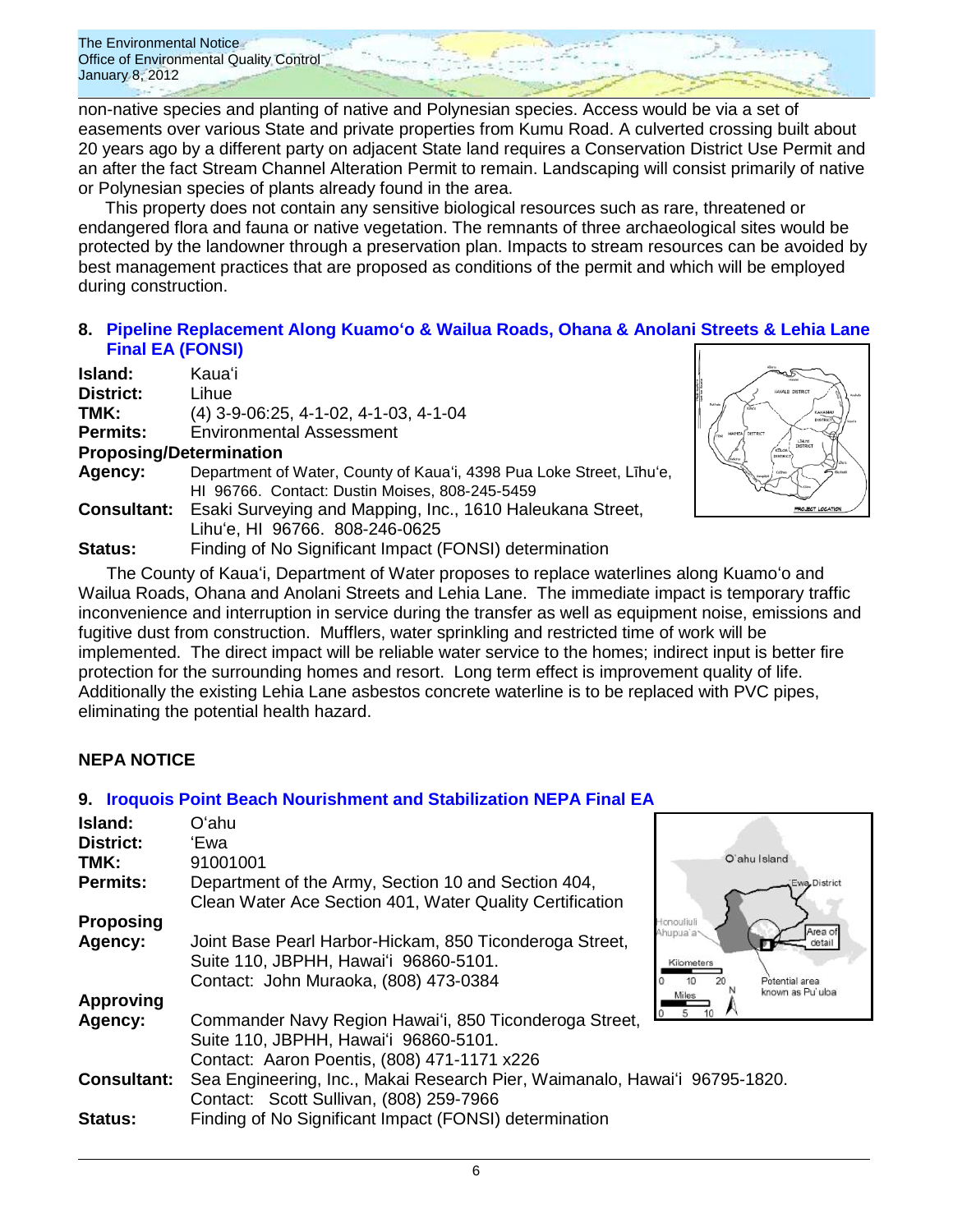Pursuant to Council on Environmental Quality Regulations implementing the National Environmental Policy Act and the Office of the Chief of Naval Operations Instruction 5090.1C, the Department of the Navy gives notice that an EA and FONSI have been prepared for the Iroquois Point Beach Nourishment and Stabilization, Ewa Beach, Oʻahu, Hawaiʻi.

The Navy intends to grant Ford Island Housing, LLC sufficient property interests and authorization to undertake a proposed beach stabilization and improvement project along approximately 4,000 feet of shoreline fronting the Iroquois Point housing area. The proposed plan consists of constructing nine Thead groin structures along the shoreline to restore and stabilize the sandy beach, and to construct an earthen berm to protect the housing area from flooding during storm events.

The Navy consulted with National Marine Fisheries Service and the Hawaiʻi State Historic Preservation Officer, and obtained concurrence that the proposed action would have no adverse impact on threatened or endangered species, essential fish habitat, or historic properties. The Army Corps of Engineers issued a Section 404 permit for the project which includes a compensatory mitigation plan. Pursuant to Executive Order 11988 Floodplain Management, the Navy has determined that the project site is located within the 100-year floodplain, and that there is no practicable alternative location outside the 100-year floodplain.

Based on the information gathered during preparation of this EA, the Navy has determined that the proposed action will have no significant impacts on the quality of the human environment. Interested parties may obtain a copy of the EA from: Commander Navy Region Hawaiʻi, Regional Environmental Coordinator's Office, 850 Ticonderoga Street, Suite 110, Joint Base Pearl Harbor-Hickam, HI 96860- 5101, Attn: John Muraoka, (808) 473-0384.

#### **POLLUTION CONTROL PERMITS**

Below is a pollution control permit before the State Department of Health (HRS 342B and HAR 11-60.1). For more information, contact the number given.

| <b>Branch</b><br><b>Permit Type</b>                        | <b>Applicant and</b><br><b>Permit Number</b>                                                                                                   | Project<br>Location                                                      | Date                  | <b>Proposed</b><br><b>Use</b>                                                                                                                                        |
|------------------------------------------------------------|------------------------------------------------------------------------------------------------------------------------------------------------|--------------------------------------------------------------------------|-----------------------|----------------------------------------------------------------------------------------------------------------------------------------------------------------------|
| Clean Air Branch.<br>586-4200, NonCovered<br>Source Permit | University of Hawai'i at Mānoa<br>Application No. 0480-03<br>NSP No. 0480-01-N                                                                 | Located at:<br>2721 Woodlawn Drive<br>Honolulu, O'ahu                    | Issued:<br>12/16/2011 | <b>Magoon Small Facility</b><br>One (1) 175 lb/hr<br>Pathological Waste<br>Incinerator                                                                               |
| Clean Air Branch.<br>586-4200, -Covered<br>Source Permit   | <b>Grace Pacific Corporation</b><br><b>Application for Minor</b><br>Modification No. 0045-31<br>CSP No. 0045-01-C/CT                           | Located at:<br>Makakilo Quarry<br>1)<br>2)<br>Various<br>Temporary Sites | Issued:<br>12/22/211  | Aggregate Crushing and<br><b>Screening Plants</b>                                                                                                                    |
| Clean Air Branch,<br>586-4200, Covered<br>Source Permit    | Goodfellow Brothers, Inc.<br>Application for Renewal No.<br>0242-11<br>Application for Minor<br>Modification No. 0242-12<br>CSP No. 0242-01-CT | Located at:<br>Various Temporary Sites, State<br>of Hawai'i              | Issued:<br>12/23/11   | 780 TPH Stone Processing<br>Plant with 1 MW or 1.36<br>MW Diesel Engine<br>Generator and 400 TPH<br>Mobile Stone Processing<br>Plant with Integral Diesel<br>Engines |
| Clean Air Branch,<br>586-4200, Covered<br>Source Permit    | Hawaiian Cement<br>Minor Modification Application<br>No. 0311-07<br>CSP No. 0311-03-C                                                          | Located at:<br>99-1100 Hālawa Valley Street,<br>Aiea, O'ahu              | Issued:<br>12/27/11   | Aggregate Processing<br>Facility, Two Concrete<br><b>Batch Plants, Specialty</b><br>Products Plant and<br>Portable Soil Screener                                     |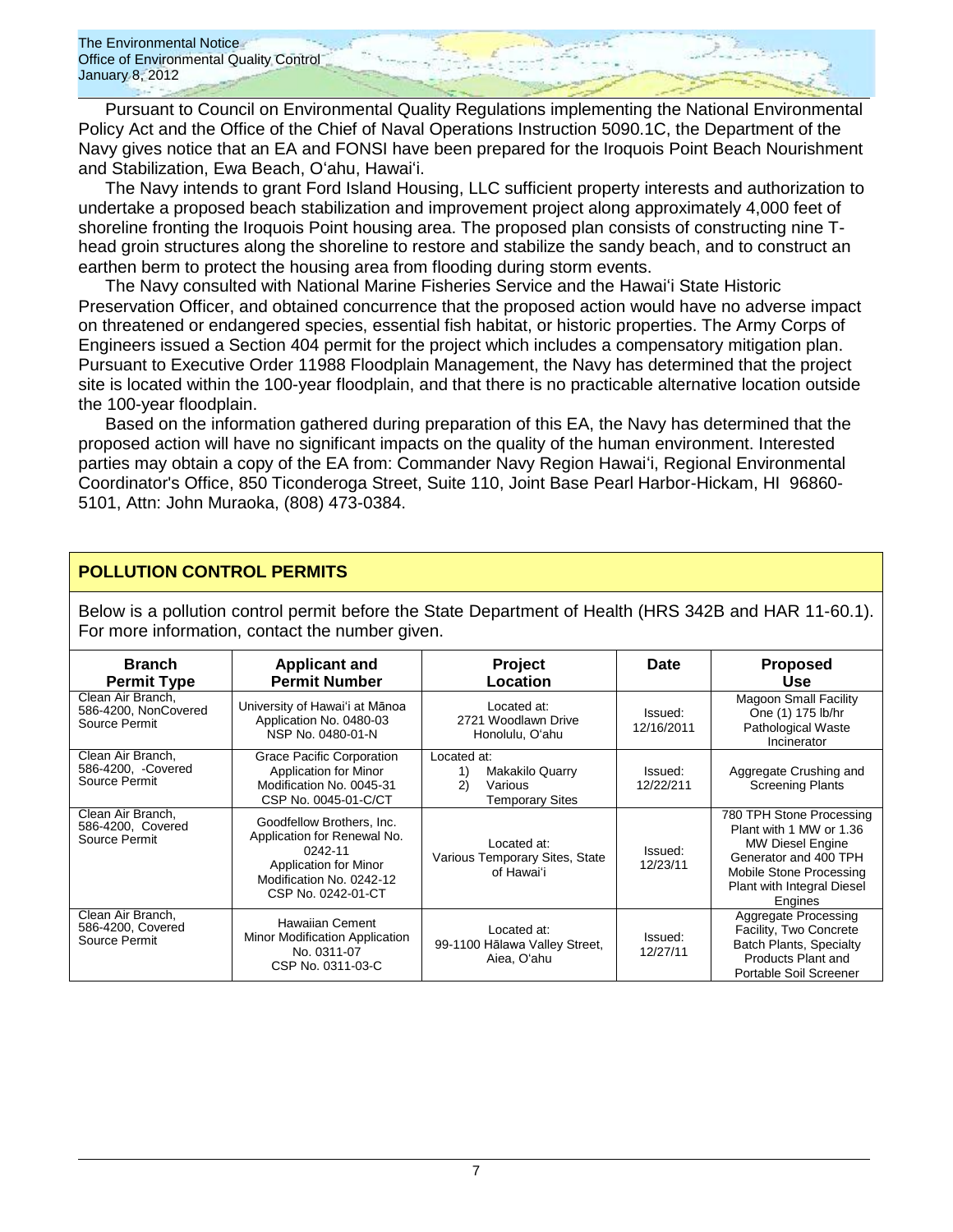### **SHORELINE NOTICES**

#### **Certification Applications**

The shoreline certification applications above are available for review at the DLNR Offices on Kauaʻi, Hawaiʻi, Maui, and Honolulu, 1151 Punchbowl Street, Room 220 (HRS 205A-42 and HAR 13-222-12). All comments shall be submitted in writing to the State Land Surveyor, 1151 Punchbowl Street, Room 210, Honolulu, HI 96813 and postmarked no later than 15 calendar days from the date of the public notice of the application. For more information, call Ian Hirokawa at 587-0420.

| File No. | Date     | Location                                                                                                                                                                                                                                | Applicant/Owner                                                                                      | TMK               |
|----------|----------|-----------------------------------------------------------------------------------------------------------------------------------------------------------------------------------------------------------------------------------------|------------------------------------------------------------------------------------------------------|-------------------|
| HA-445   | 12/14/11 | Lot 28 of Block 1 of Miloli'i Beach Lots Subdivision<br>(File Plan 789) being a portion of Grant 3723 to J.<br>Monsarrat situate at Papa 2nd, South Kona, Island<br>of Hawaiʻi<br>Address: Kai Avenue<br>Purpose: Obtain County permits | Wes Thomas Associates/<br>Anthony Tani, Trustee of<br>the Anthony Tani Trust                         | 8-8-006:006       |
| KA-359   | 12/22/11 | Lots 18-A & 18-B being a portion of R.P. 4512<br>Mahele Award 43 to J.Y. Kanehoa situate at Koloa.<br>Kaua'i<br>Address: 4408 Lawai Road<br>Purpose: Determine shoreline setback                                                        | Esaki Mapping and<br>Surveying, Inc./ Harlan<br>and Patricia Amstutz,<br><b>Amstutz Family Trust</b> | 2-6-003:018 & 060 |

#### **Certifications and Rejections**

The shoreline notices below have been proposed for certification or rejection by DLNR (HRS 205A-42 and HAR 13-222-26). Any person or agency who wants to appeal shall file a notice of appeal in writing with DLNR no later than 20 calendar days from the date of this public notice. Send the appeal to the Board of Land and Natural Resource, 1151 Punchbowl Street, Room 220, Honolulu, HI 96813.

| File No. | Date                                   | Location                                                                                                                                                                                                                                                     | Applicant/Owner                                                         | TMK         |
|----------|----------------------------------------|--------------------------------------------------------------------------------------------------------------------------------------------------------------------------------------------------------------------------------------------------------------|-------------------------------------------------------------------------|-------------|
| OA-1464  | Proposed<br>Shoreline<br>Certification | Lot 1064 of Land Court Application 677 Map 253<br>situate at Kane'ohe, Ko'olaupoko, O'ahu<br>Address: 613 Kaimalino Place<br>Purpose: Development of property                                                                                                | Dennis K. Hashimoto/<br>John L. Frattarelli.<br>Leighann C. Frattarelli | 4-4-039:026 |
| MA-492   | Proposed<br>Shoreline<br>Certification | Lot 55 Land Court Application 1744 (Map 19) situate<br>at Ka'anapali, Lahaina, Maui<br>Address: 2365 Ka'anapali Parkway<br>Purpose: Determine shoreline setback                                                                                              | R.T. Tanaka Engineers,<br>Inc./ Westin Maui Corp.                       | 4-4-008:019 |
| HA-443   | Proposed<br>Shoreline<br>Certification | Beach Lot 2 of Section 2 Kainaliu Beach being a<br>portion of Royal Patent 7534, L.C. Aw. 8559-B.<br>Apana 7 to Wm. C. Lunalilo situate at Honouaino 1,<br>North Kona, Island of Hawai'i<br>Address: N/A<br>Purpose: Construction of single family residence | George A. Schattauer, Jr./<br>Kainaliu Kahakai LLC                      | 7-9-006:014 |
| OA-1435  | Withdrawn                              | Lot "E" portion of Lot 5 "Hauula Beach Lots" being<br>also a portion of Land Patent Grant 4929 to August<br>Hamburg situate at Hau'ula, Ko'olauloa, O'ahu<br>Address: 54-051 Kamehameha Highway<br>Purpose: Renovation                                       | Anthony Crook/ Phyllis<br>Lee                                           | 5-4-009:026 |
| MA-493   | Withdrawn                              | Lot 53 of Makena Beach Lots being a portion of<br>Land Commission Award 11216, Apana 21 to M.<br>Kekeauonohi situate at Palauea, Honua'ula,<br>Makawao, Maui<br>Address: 4492 Makena Road<br>Purpose: Building permits                                       | Ryan M. Suzuki/ Leone-<br><b>Perkins Family Trust</b>                   | 2-1-011:015 |
| KA-350   | Withdrawn                              | Lot 12 Wainiha Subdivision II (File Plan 1840) being<br>a portion of R.P. 7194, L.C. Aw. 11,216:5 to M.<br>Kekauonohi situate at Wainiha. Kaua'i<br>Address: 7310 Alealea Road<br>Purpose: Building permit                                                   | Ronald J. Wagner/ Craig<br>Dobbin                                       | 5-8-009:051 |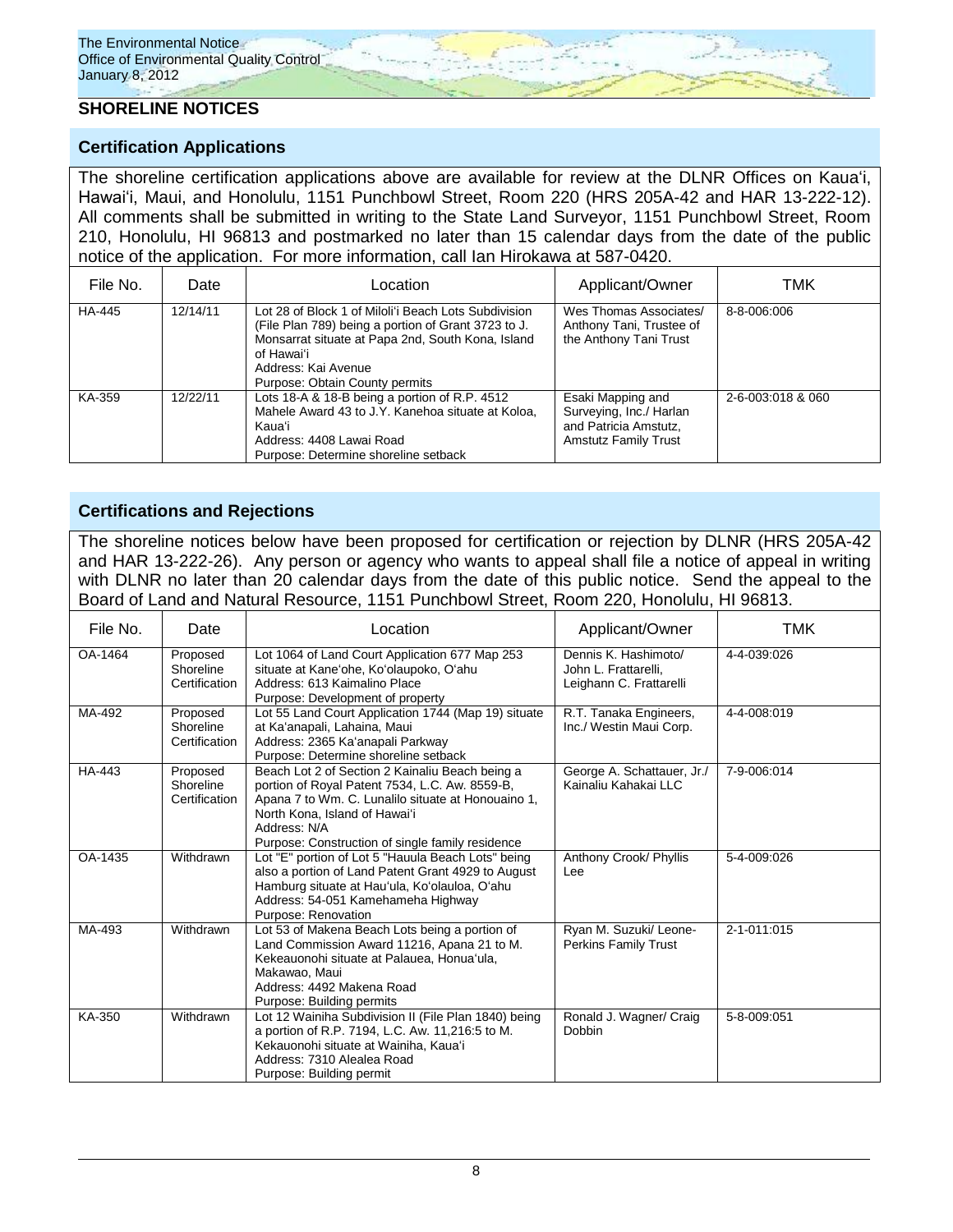

### **COASTAL ZONE MANAGEMENT NOTICES**

### **Federal Consistency Reviews**

The Hawaiʻi Coastal Zone Management (CZM) Program has received the following federal actions to review for consistency with the CZM objectives and policies in Chapter 205A, Hawaiʻi Revised Statutes. This public notice is being provided in accordance with section 306(d)(14) of the National Coastal Zone Management Act of 1972, as amended. For general information about CZM federal consistency please call John Nakagawa with the Hawaiʻi CZM Program at 587-2878. For neighboring islands use the following toll free numbers: Lānaʻi & Molokaʻi: 468-4644 x72878, Kauaʻi: 274-3141 x72878, Maui: 984- 2400 x72878 or Hawaiʻi: 974-4000 x72878. For specific information or questions about an action listed below please contact the CZM staff person identified for each action. Federally mandated deadlines require that comments be received by the date specified for each CZM consistency review. Comments may be submitted by mail, electronic mail or fax, as indicated below.

*Mail*: Office of Planning Department of Business, Economic Development and Tourism P.O. Box 2359 Honolulu, Hawaiʻi 96804 *Email*: [jnakagaw@dbedt.hawaii.gov](mailto:jnakagaw@dbedt.hawaii.gov) *Fax*: (808) 587-2899

# **Basing of MV-22 and H-1 Aircraft in Support of III Marine Expeditionary Force Elements in Hawaiʻi**

**Federal Action:** Federal Agency Activity

**Federal Agency:** Marine Corps Base Hawaiʻi

**Federal Agent:** Naval Facilities Engineering Command, Pacific; Ph. 472-1196

**CZM Contact:** John Nakagawa, 587-2878, [jnakagaw@dbedt.hawaii.gov](mailto:jnakagaw@dbedt.hawaii.gov)

**Proposed Action:** The Marine Corps proposes to: (1) base and operate up to two Marine Medium Tiltrotor (VMM) squadrons (a total of 24 MV-22 aircraft, 12 in each squadron) and one Marine Light Attack Helicopter (HMLA) squadron (15 AH-1 Cobra and 12 UH-1 Huey helicopters in Hawaii; and (2) attain and maintain proficiency in the employment of the MV-22, AH-1, and UH-1 aircraft by conducting aviation training, readiness, and special exercise operations at statewide training facilities. This CZM review is limited to the aviation training operations proposed to occur at Upolu Airport on Hawaii island and at Kalaupapa Airport on Molokai. All of the proposed new facilities construction projects have been excluded by the Marine Corps from CZM federal consistency review. The Draft EIS is available at the following web site: <http://www.mcbh.usmc.mil/mv22h1eis>

**Comments Due:** January 23, 2012

# **Waimalu Stream Flood Control Project Maintenance Dredging, Aiea, Oʻahu**

| <b>Applicant:</b>      | City & County of Honolulu, Department of Design & Construction |
|------------------------|----------------------------------------------------------------|
| <b>Contact:</b>        | Eugene Dashiell, Environmental Planning, 371-0745              |
| <b>Federal Action:</b> | <b>Federal Permit</b>                                          |
| <b>Federal Agency:</b> | U.S. Army Corps of Engineers                                   |
| Location:              | Waimalu Stream, Aiea, O'ahu                                    |
| TMK:                   | $(1)$ 9-8-9, 9-8-23, 9-8-24                                    |
| <b>CZM Contact:</b>    | John Nakagawa, 587-2878, jnakagaw@dbedt.hawaii.gov             |

**Proposed Action:** Conduct maintenance dredging of the Waimalu Stream Flood Control Project. Approximately 44,000 cubic yards of accumulated sediment would be removed and disposed at the U.S. Environmental Protection Agency approved ocean disposal site in Mamala Bay. Most of the sediment will be removed through the use of a suction dredge mounted on a barge and will be pumped via pipeline to a barge located in Pearl Harbor. Smaller amounts of material consisting of small boulders or cobbles, is too large for ocean disposal and will be removed by mechanical means and transported by trucks for land disposal. The dredging project is estimated to be completed within one year. **Comments Due:** January 23, 2012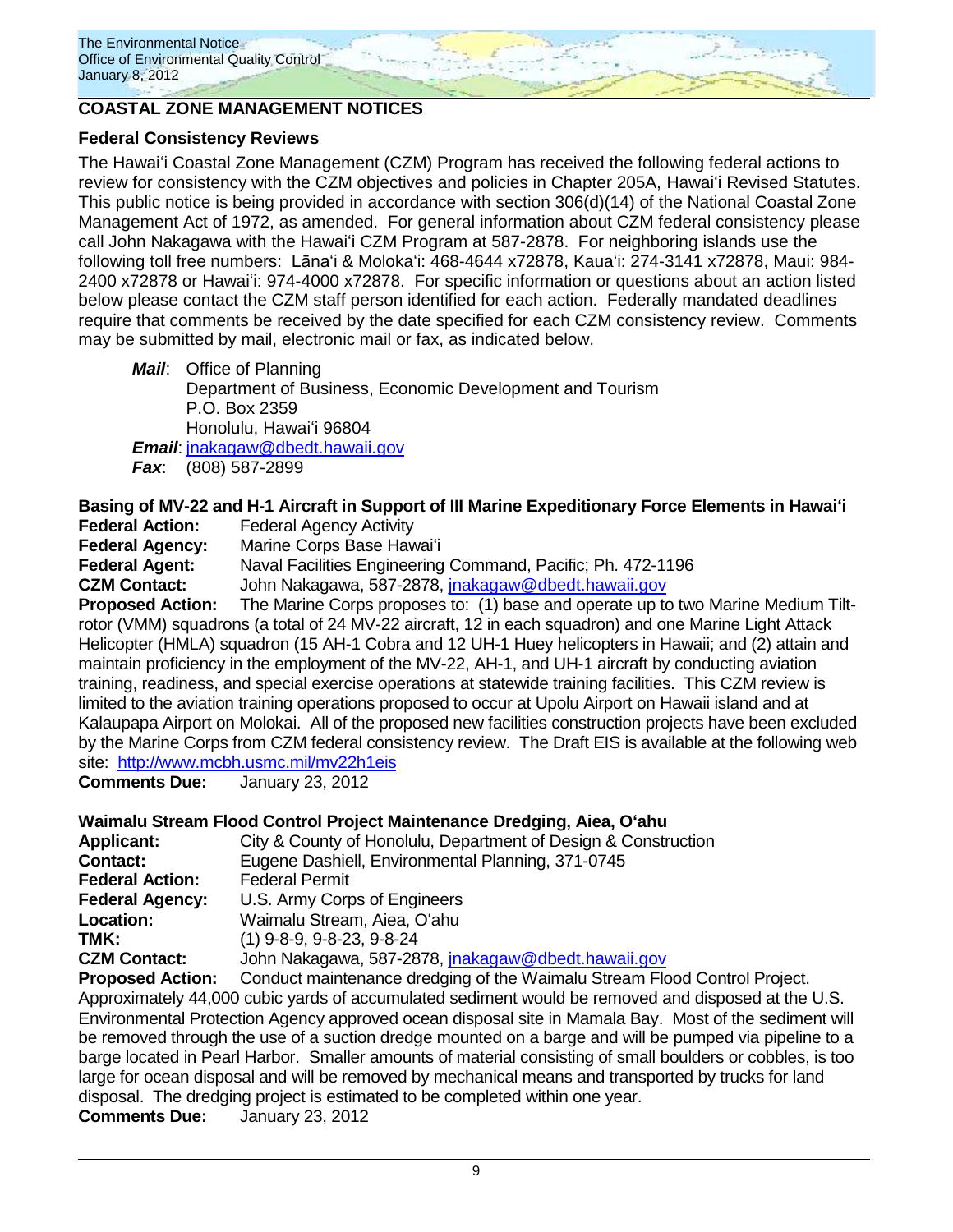### **Special Management Area (SMA) Minor Permits**

The SMA Minor permits below have been approved or are pending approval (HRS 205A-30). For more information, contact the county/state Planning Department. Honolulu (523-4131); Hawaiʻi (961-8288); Kauaʻi (241-6677); Maui (270-7735); Kakaʻako or Kalaeloa Community Development District (587-2840).

| <b>Location (TMK)</b>                                            | <b>Description (File No.)</b>                                 | <b>Applicant/Agent</b>          |  |
|------------------------------------------------------------------|---------------------------------------------------------------|---------------------------------|--|
| Hawai'i: Waiakea (2-1-009: 008)                                  | <b>Construct New Steel Stairs and Catwalk</b><br>(SMM 11-199) | The Gas Company                 |  |
| Maui: Lahaina (4-5-013: 027)                                     | Sample Box Installation (SM2 20110117)                        | Fred T. Roseberry, III, Esq.    |  |
| Maui: Kahului (3-8-007: 040)                                     | County Recycling Facility (SM2 20110119)                      | Tom Reed                        |  |
| Maui: Lahaina (4-3-014: 072)                                     | Main Dwell Addition and Alteration (SM2<br>20110120)          | Tranquilino Macadangdang        |  |
| Maui: (3-9-010: 016)                                             | New Well to Produce Vegetation (SM2<br>20110121)              | <b>CDF Engineering LLC</b>      |  |
| Maui: Kaanapali (portions 4-4-002; 4-4-006;<br>4-4-015: 4-4-020) | Kaanapali 2020 Subdivision (SM2 20110122)                     | David Ward                      |  |
| Maui: Wailea (2-1-008: 109)                                      | A. Wong's Amasia Restaurant Renovation<br>(SM2 20110124)      | Grand Wailea Resort Hotel & SPA |  |
| Maui: (4-5-004: 034)                                             | Dwelling Addition and Alteration (SM2<br>20110125)            | Henry E. Lindsey                |  |

### **CONSERVATION DISTRICT USE APPLICATION**

Persons interested in commenting on the Conservation District Use Application below or interested in receiving notification of determinations on Conservation District Use Applications must submit comments and requests to the Department of Land and Natural Resources. Notification requests must include the following information: 1) Name and address of the requestor; 2) The application for which the requestor would like to receive notice of determination; and 3) The date the notice was initially published in the Environmental Notice. Send comments and requests to: Department of Land and Natural Resources, Office of Conservation and Coastal Lands, P.O. Box 621, Honolulu, HI 96809. DLNR will make every effort to notify those interested in the subject CDUAs. However, DLNR is not obligated to notify any person not strictly complying with the above requirements. For more information, please contact the Office of Conservation and Coastal Lands (OCCL) staff listed for each project.

| <b>PROJECT:</b>             |                                                               |
|-----------------------------|---------------------------------------------------------------|
| <b>File No.:</b>            | CDUA MA-3613                                                  |
| <b>Applicant:</b>           | Auwahi Wind Energy, LLC                                       |
| Location:                   | Ulupalakua, Makawao, Island of Maui                           |
| TMK:                        | $(2)$ 2-1-004:006                                             |
| <b>Proposed Action:</b>     | Papaka Road New Alignment / Grading                           |
| 343, HRS determination:     | Maui Planning Commission accepted final EIS on August 9, 2011 |
| <b>Applicant's Contact:</b> | Mitch Dmohowski; (619) 696-2155                               |
| <b>OCCL Staff Contact:</b>  | Alex J. Roy, (808) 587-0316                                   |

### **FEDERAL NOTICES**

#### **Western Pacific Fisheries; 2012 Annual Catch Limits and Accountability Measures**

<http://www.gpo.gov/fdsys/pkg/FR-2012-01-03/pdf/2011-33691.pdf>

The National Marine Fisheries Service (NMFS) proposes annual catch limits for western Pacific bottomfish, crustacean, precious coral, and coral reef ecosystem fisheries, and accountability measures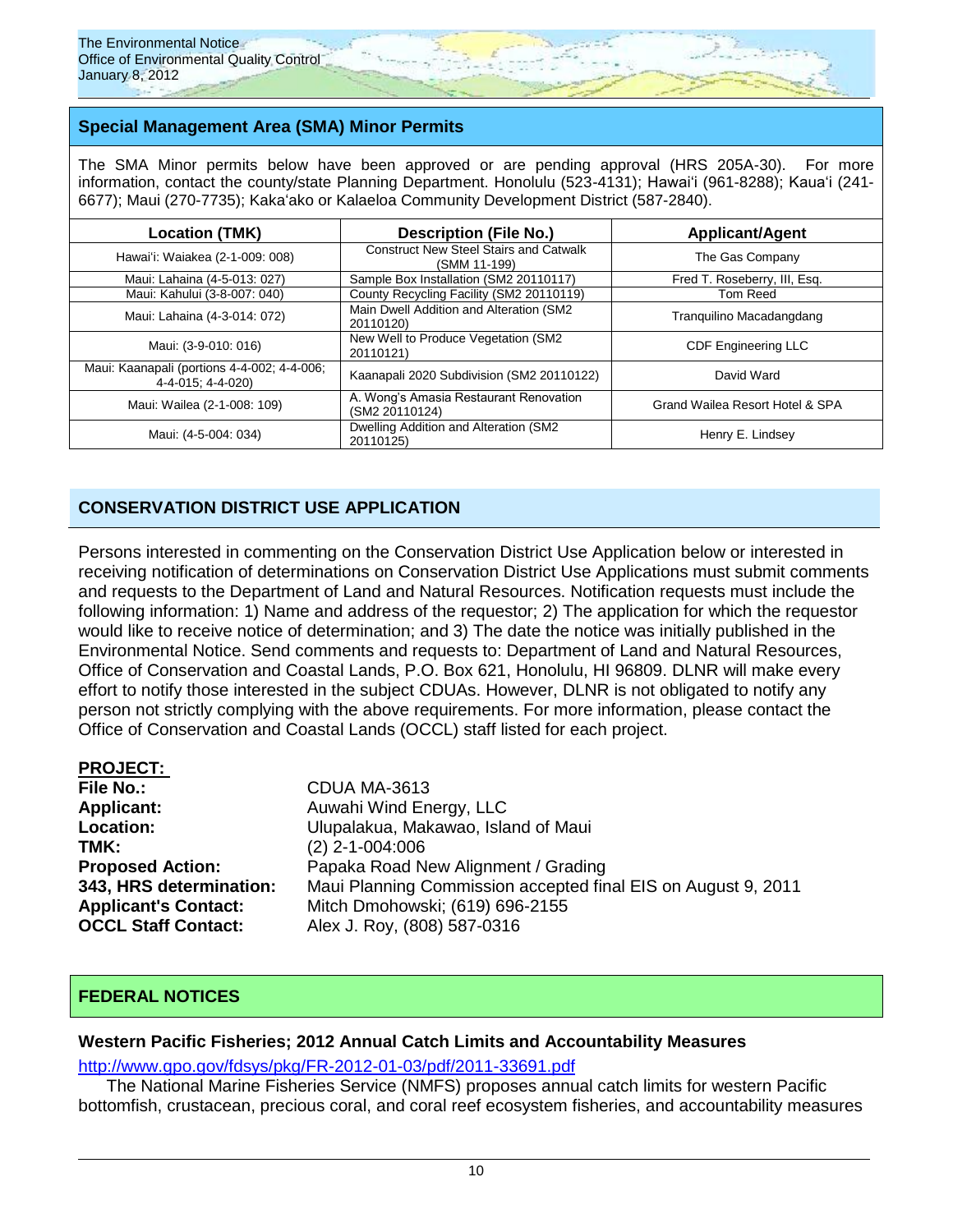to correct or mitigate any overages of catch limits. The proposed catch limits and accountability measures support the long-term sustainability of fishery resources of the U.S. Pacific Islands.

Comments must be received by January 18, 2012. Comments on this proposed specification, identified by NOAA–NMFS–2011–0269, may be sent to either of the following addresses: *Electronic Submission:* Submit all electronic public comments via the Federal e-Rulemaking Portal *[www.regulations.gov;](http://www.regulations.gov/)* or *Mail:* Mail written comments to Michael D. Tosatto, Regional Administrator, NMFS, Pacific Islands Region (PIR), 1601 Kapiʻolani Blvd., Suite 1110, Honolulu, HI 96814–4700.

*Instructions:* Comments must be submitted to one of the two addresses to ensure that the comments are received, documented, and considered by NMFS. Comments sent to any other address or individual, or received after the end of the comment period, may not be considered. All comments received are a part of the public record and will generally be posted for public viewing on *[www.regulations.gov](http://www.regulations.gov/)* without change. All personal identifying information (*e.g.,* name, address, etc.) submitted voluntarily by the sender may be publicly accessible. Do not submit confidential business information, or otherwise sensitive or protected information. NMFS will accept anonymous comments (enter ''N/A'' in the required fields if you wish to remain anonymous). Attachments to electronic comments will be accepted in Microsoft Word or Excel, WordPerfect, or Adobe PDF file formats only.

Three environmental assessments (EA) were prepared that describe the impact on the human environment that would result from this proposed action. Based on the EAs, NMFS prepared a finding of no significant impact (FONSI) for the proposed action. Copies of the EAs and FONSI are available from *[www.regulations.gov.](http://www.regulations.gov/)* For more information contact Jarad Makaiau, NMFS PIR Sustainable Fisheries, at (808) 944–2108 (see, 77 FR 66, January 03, 2012).

### **Fishing Restrictions for Bigeye Tuna and Yellowfin Tuna in Purse Seine Fisheries for 2012**

<http://www.gpo.gov/fdsys/pkg/FR-2011-12-30/pdf/2011-33593.pdf>

This interim rule extends the dates of applicability of existing regulations applicable to U.S. purse seine vessels operating in the western and central Pacific Ocean (WCPO) through December 31, 2012. NMFS issues this rule under authority of the Western and Central Pacific Fisheries Convention Implementation Act (WCPFC Implementation Act) to implement a decision of the Commission for the Conservation and Management of Highly Migratory Fish Stocks in the Western and Central Pacific Ocean (WCPFC). The WCPFC decision, made December 20, 2011, extends the effectiveness of the WCPFC's ''Conservation and Management Measure for Bigeye and Yellowfin Tuna in the Western and Central Pacific Ocean'' (CMM 2008–01), originally scheduled to expire on December 31, 2011.

CMM 2008–01 is the basis for the existing regulations whose dates of applicability are being extended by this interim rule. Under this rulemaking, these regulations now apply through December 31, 2012, and include limits on fishing effort, restrictions on the use of fish aggregating devices (FADs), closed areas, catch retention requirements, and requirements to carry observers. This action is necessary for the United States to satisfy its international obligations under the Convention on the Conservation and Management of Highly Migratory Fish Stocks in the Western and Central Pacific Ocean (Convention), to which it is a Contracting Party.

This interim rule is effective on December 30, 2011; comments must be submitted in writing by February 28, 2012. Comments on this interim rule, identified by NOAA–NMFS–2011– 0296, and the regulatory impact review (RIR) prepared for this interim rule may be sent to either of the following addresses: *Electronic Submission:* Submit all electronic public comments via the Federal e-Rulemaking portal, at *[http://www.regulations.gov](http://www.regulations.gov/)*; or *Mail:* Mail written comments to Michael D. Tosatto, Regional Administrator, NMFS, Pacific Islands Regional Office (PIRO), 1601 Kapiʻolani Blvd., Suite 1110, Honolulu, HI 96814–4700.

*Instructions:* Comments must be submitted to one of the two addresses to ensure that the comments are received, documented, and considered by NMFS. Comments sent to any other address or individual, or received after the end of the comment period, may not be considered. All comments received are part of the public record and generally will be posted on *[http://www.regulations.gov](http://www.regulations.gov/)* without change. All personal identifying information (for example, name and address) voluntarily submitted by the commenter may be publicly accessible. Do not submit confidential business information or otherwise sensitive or protected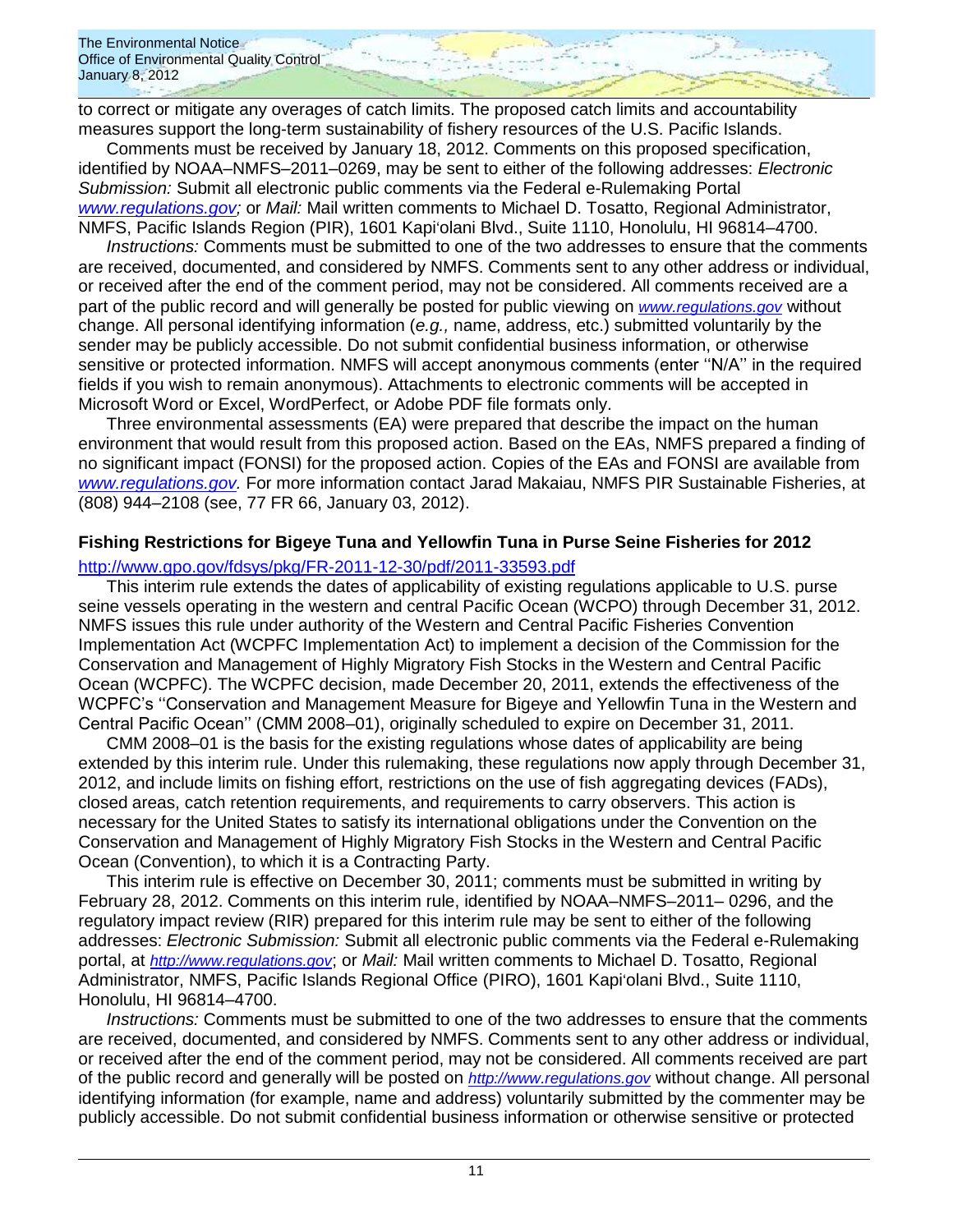

information. NMFS will accept anonymous comments (enter ''N/A'' in the relevant required fields if you wish to remain anonymous). Attachments to electronic comments will be accepted in Microsoft Word or Excel, WordPerfect, or Adobe PDF file formats only.

Copies of the RIR prepared for this interim rule are available from *[http://www.regulations.gov](http://www.regulations.gov/)* or may be obtained from Michael D. Tosatto, NMFS PIRO at the address above. For more information please contact Tom Graham, NMFS PIRO, (808) 944–2219 (see, 76 FR 82180, December 30, 2011).